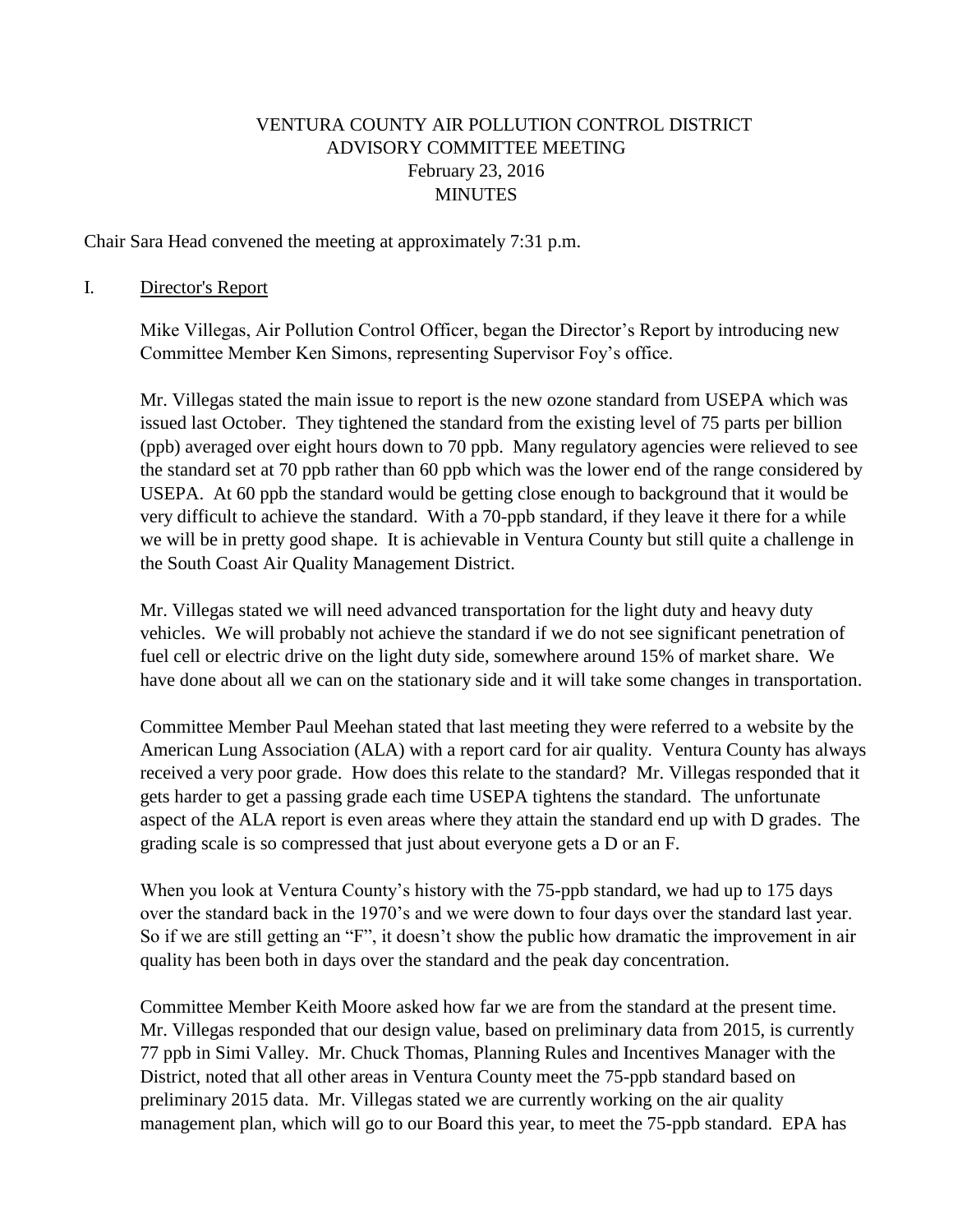not yet designated or classified the regions for the 70-ppb standard. The plan for the new standard will be due in the 2020-2021 time frame.

Mr. Moore asked what we will do to meet that standard. Mr. Villegas stated it will come down to big changes in mobile sources. The District does not have any jurisdiction to set emission limits on mobile sources. But we do have a significant amount of work we can do to make sure the charging infrastructure is available. We are working with both San Luis Obispo and Santa Barbara Counties on a three-county effort to make sure the infrastructure is there to support advanced-technology vehicles. Through the Carl Moyer incentive program we have replaced many sport fishing and commercial fishing vessel engines with low emission diesel engines which substantially reduce NO<sub>x</sub> and diesel particulate as a side benefit. We are also replacing large numbers of agricultural pump engines and farm tractors. The Carl Moyer program accounts for about 20% of all NOx reductions achieved in the District.

Mr. Meehan asked about the speed reduction incentive program for cargo ships in the Santa Barbara Channel. Mr. Villegas stated we will be working with the Santa Barbara County APCD again in 2016 on that program. Mr. Thomas noted the program had limited funding which ran out, so we need to find additional funding sources to resume the program.

Mr. Moore asked about the advanced technology transportation scheme. Mr. Villegas responded for light duty vehicles, we are looking at battery electric and fuel cell vehicles. The Air Resources Board also has the Sustainable Freight program which includes shore power at the port. Port Hueneme is planning to deepen the channel to bring in larger vessels. We are working with them to find funding to install what amounts to a longer extension cord for the larger vessels. The port also received a grant to extend the rail spur into the port, since it is much more efficient to move cargo on rail rather than trucks. We will be looking at ways to reduce emissions from the two locomotives used by Ventura County Railway to move cargo from the port to the Union Pacific line.

There was some discussion of what is needed to achieve the ozone standards. The final number of tons of pollution that must be reduced to meet the ozone standards has not yet been determined. When the modeling and air quality management plan are completed in the next few months we will know exactly what is needed to meet the 2008 ozone standard of 75 ppb. The plan to meet the 2015 standard of 70 ppb will not be completed until the 2021 time frame so we will not know how much pollution must be reduced until then.

The other current issue is the new power plant proposals. It is not really an air quality issue since the new turbines are so clean. It just comes down to whether it is appropriate to site a power plant on the beach. If the NRG proposal at the Oxnard location is rejected, we will likely see the Calpine proposal on Mission Rock Road move forward.

Lastly, we are spending an incredible amount of time just trying to issue relatively simple oil and gas development permits. There is a group in the county that has taken the approach that up to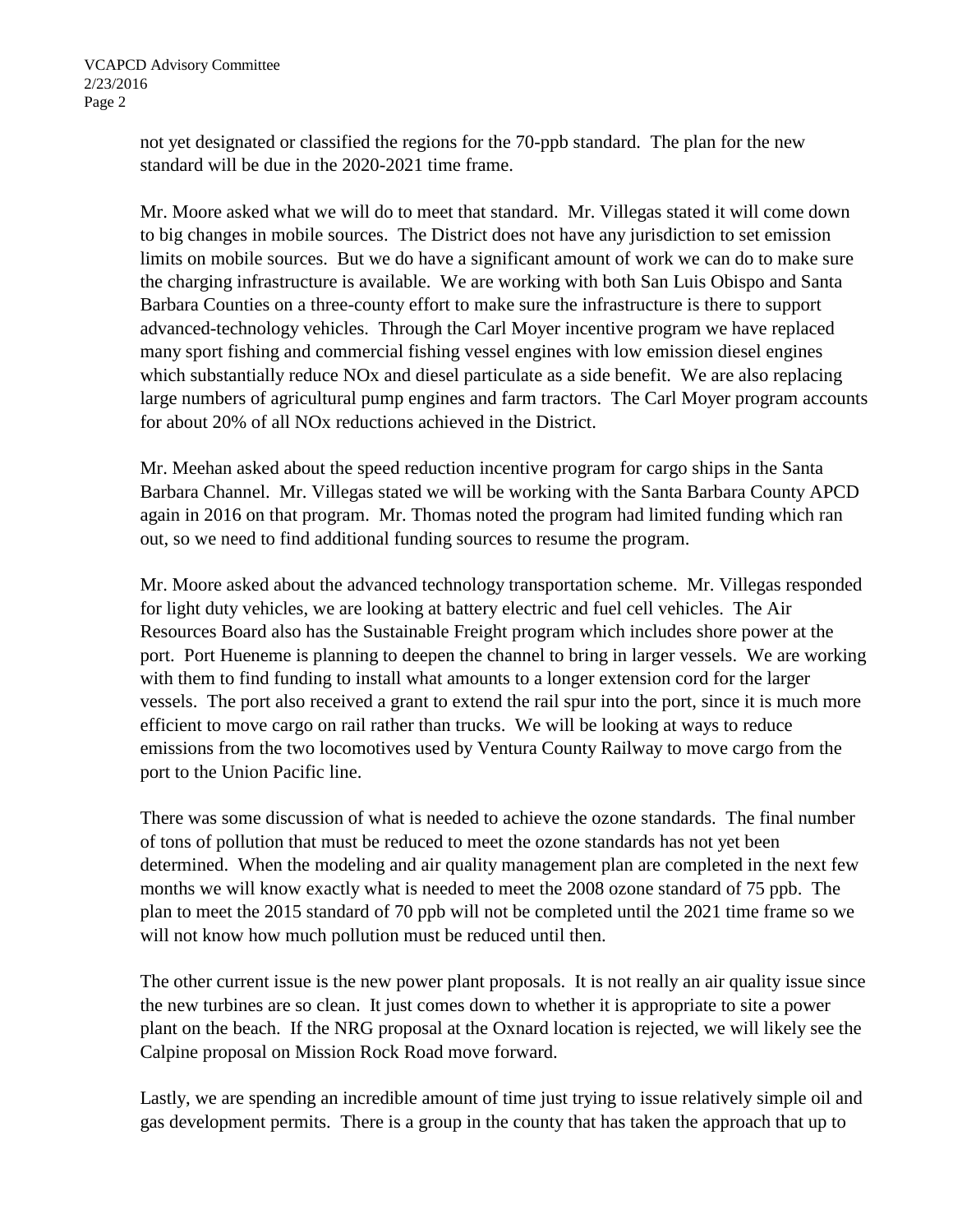40% to 60% of the current oil and gas reserves must stay in the ground to address climate change as some scientists believe. So just issuing a permit for 3 wells is taking a considerable amount of time.

Committee Member Joan Burns asked about the issue of organics and commercial compost regulations. She requested an update at the next meeting. Mr. Villegas stated we will be trying to move forward with that rule this year. Ms. Burns mentioned that with AB 1826 (Chesbro) there is a lot of pressure to get composting facilities permitted. Mr. Villegas stated when he talks to colleagues with the County Environmental Health Division everyone agrees we need to divert waste from landfills. We just can't create situations where we do that and then cause odor problems with the neighbors around the composting facility.

Committee Member Thomas Lucas stated he has been in the nursery business for 30 years and has always been mixing horse manure, green waste, shavings and soil. At his new location, he has a neighbor that continues to call in complaints. Environmental Health is now saying there are issues with practices he has been using for 30 years.

Mr. Moore asked about the NRG power plant project, and said he had heard it will only operate 2000 hours per year. He is curious why someone would make the investment for such equipment and use it so infrequently. Mr. Villegas responded that the turbine will be used to supplement renewables, not as a baseload plant. When the renewable generation is reduced due to a drop in wind or sunlight, the turbine would kick in to make up for the lost power. These new plants don't fit the classic definition of a peaker plant which would only be used a few times a year. Every time solar or wind drops off, that turbine is going to fill the little valley. So it will run more than a peaker but will not be base load.

The federal Clean Power Plan, which 29 states are suing the federal government to stop, had the vision to do something like California all across the country. Generate power with wind and solar supplemented with natural gas to fill in the low points in renewable production. Mr. Lucas noted that we buy much of our power from out of state. Mr. Villegas responded that we buy some from the Four Corners area which brings some coal-fired power into the state but it is a small percentage. Ms. Head noted we have drastically cut down the coal power with the shutdown of the Mojave plant and no longer importing from Utah. There was some discussion of what percentage of California's power comes from other states, such as hydropower from Oregon and to replace the loss of the San Onofre nuclear plant.

Mr. Moore asked about plans to implement desalination in Ventura County and the idea of using waste heat to desalinate water. Mr. Villegas stated we will work with the applicant and other regulatory agencies as soon as we receive a proposal.

That concludes the Director's Report.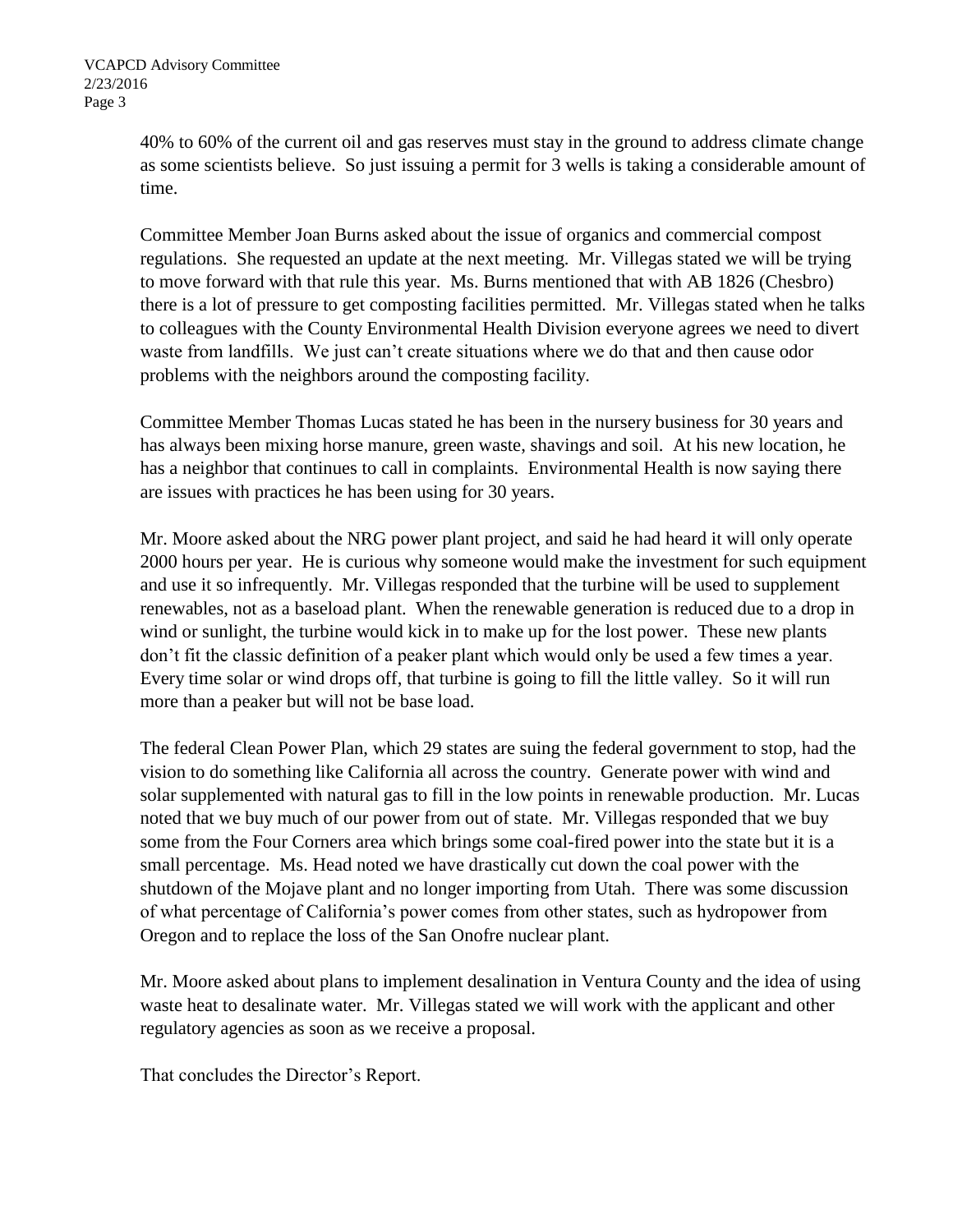VCAPCD Advisory Committee 2/23/2016 Page 4

### II. Call to Order

Chair Sara Head called the meeting to order at approximately 7:54 p.m.

#### III. Roll Call

| Present                 |                          |
|-------------------------|--------------------------|
| Iftekhar Ali            | Hugh McTernan            |
| <b>Joan Burns</b>       | Paul Meehan              |
| Robert Cole             | Keith Moore              |
| Raymond Garcia          | <b>Richard Nick</b>      |
| Sara Head               | <b>Ken Simons</b>        |
| Kim Lim                 | <b>Steven Wolfson</b>    |
| <b>Thomas Lucas</b>     |                          |
|                         |                          |
| Absent                  |                          |
| <b>Martin Hernandez</b> | Alice Sterling (excused) |
| Randy Johnson           |                          |
|                         |                          |
| Staff                   |                          |
| Mike Villegas           |                          |
| <b>Chuck Thomas</b>     |                          |
| <b>Tyler Harris</b>     |                          |
|                         |                          |
| Public                  | <u>Representing</u>      |
| Larry Horner            | TECOM Industries, Inc.   |
|                         |                          |

## IV. Minutes

Ms. Head requested comments or changes to the minutes. Ms. Burns moved to approve the minutes and Mr. Lucas seconded the motion. The minutes were approved as written.

#### V. Committee Comment

Committee Member Hugh McTernan commented about the dredge in Ventura Harbor. He asked if the equipment had a temporary permit and Mr. Villegas stated it does. Mr. McTernan stated the dredge itself is pretty good, but they have a tender A-frame that is spewing black smoke like a fire. He guessed the dredge operates mostly in southern California, so he wondered if there is any possibility of cooperating with other agencies to reduce its emissions. Mr. Villegas stated he would look into it. Dredges are generally permitted to remove a certain amount of sand (based on gallons of diesel used). It could be a good multi-district project for the Carl Moyer program.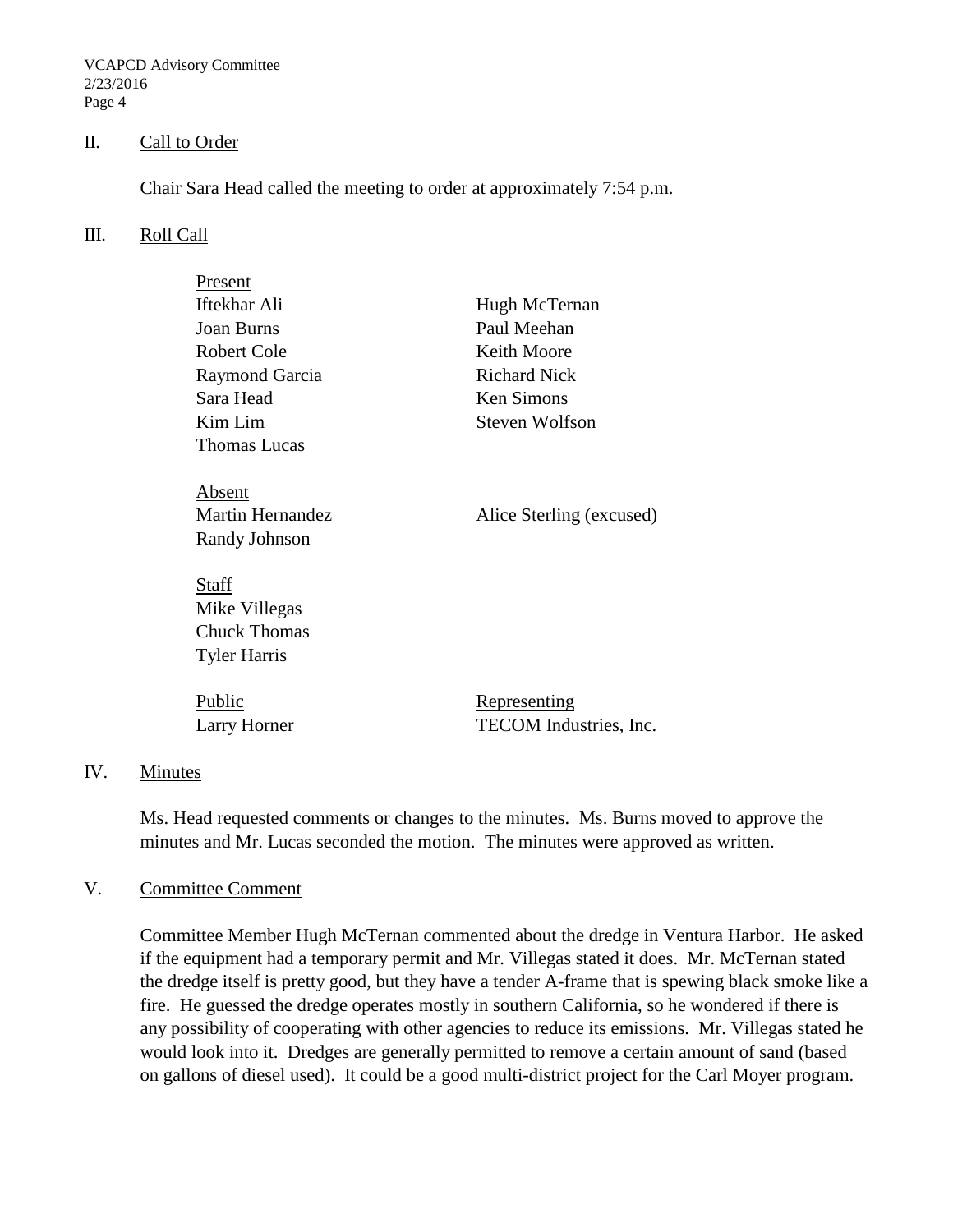VCAPCD Advisory Committee 2/23/2016 Page 5

#### VI. Chair Report

There was no chair report.

#### VII. Public Comment

Ms. Head asked the only member of the public attending if he wished to make a comment on any matters not on the agenda. Mr. Larry Horner introduced himself and stated he is from Thousand Oaks and works for a manufacturing facility that manufactures antennas, TECOM Industries. He said their antennas are on Southwest Airlines, and if you use the internet on those airplanes that is what they do. He stated he is a quality engineer and he has been assigned to get involved in some of the environmental health standards and implementation of them in their facility. One of his assignments was to come to this meeting, introduce himself and see what the Committee does and if there is anything TECOM can do help with air quality.

Ms. Head expressed welcome from the committee and appreciation for his participation. She noted the lack of public participation reflected a lack of public concern about the agenda item.

## VIII. Election of Officers

Ms. Head stated the first meeting each year has a standing agenda item to elect the committee chair and vice-chair for that year. She requested nominations. Committee Member Raymond Garcia nominated Sara Head to serve as chair for another year. Ms. Burns seconded the nomination. Ms. Head called for a vote and she was elected unanimously. Ms. Head stated she was pleased and honored to chair the committee again.

Ms. Head requested nominations for vice-chair. Mr. Meehan stated he is the current vice chair and Mr. Lucas stated he has held the position before and would be willing to do it again. Mr. McTernan nominated Mr. Meehan and Mr. Garcia seconded the nomination. Ms. Head called for a vote and Mr. Meehan was elected unanimously.

## IX. Old Business

There was no old business.

## X. New Business

Tyler Harris, Air Quality Engineer with the District, introduced himself and provided a presentation regarding proposed amendments to Rule 42 Permit Fees. As background, Mr. Harris provided the Health and Safety Code citation that authorizes air districts to impose fees to cover the cost of district operations. He also provided typical language in state legislation that denies funding from the state based on the ability of air districts to impose fees.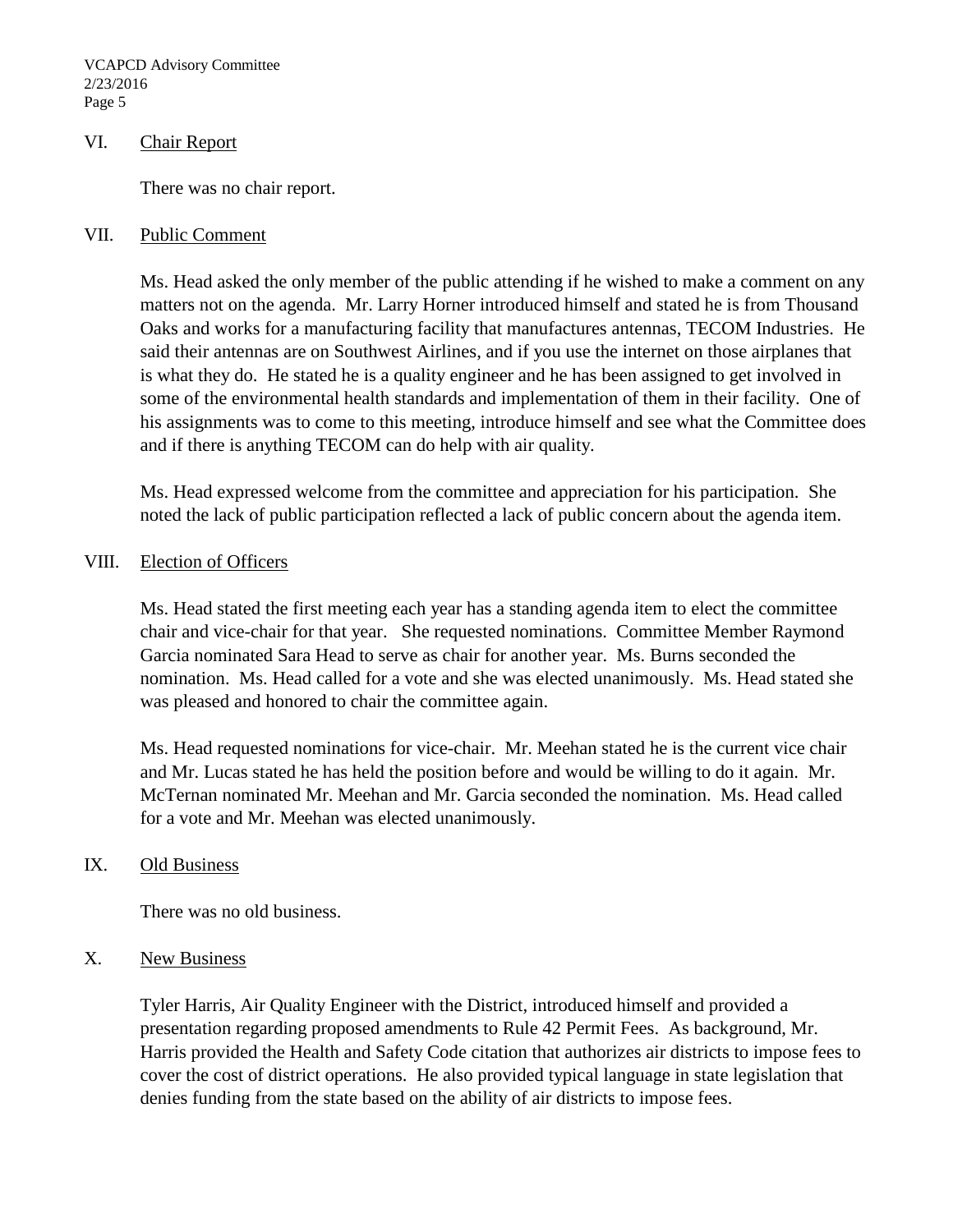Just over 39% of operating revenue for the District comes from permit fees. The District receives no property tax revenue or general fund revenue from Ventura County. In this budget period, the District's budgeted operating expenses are \$8 million, while its budgeted revenue is \$7.6 million. Federal grant funding is expected to decrease slowly over time. Note the budgeted revenue does not include pass-through grant funding such as the Carl Moyer incentive program.

There was a question from the committee about the structural deficit. Mr. Villegas explained that we conservatively budget. For example, we include in the budget that a piece of monitoring equipment will likely fail, and that combined with other certain and possible expenses we come up with a number of about \$8 million. Historically we do not actually spend that amount. On the revenue side, we conservatively budget for things like hourly revenue for reviewing authority to construct applications. We also tend to be conservative on the fines from enforcement actions, so the revenue from fines often comes in higher than the budget. Because of this, we have often had net savings and have not been running a deficit.

There was general discussion of the budgeting process. The budget review falls to the Board Standing Committee, comprised of four board members, and it does not come before the Advisory Committee. The budget for fiscal year 2016-2017 (July to June) will not be complete and ready for review by the standing committee until April 2016. The actuarial study that determines the retirement contribution comes in March along with other information from the County regarding cost recovery for services. We are proposing the changes to permit fees now so they will go before the Board in April. Then we have time to issue invoices for the July 1 permit cycle so the new fees start at the beginning of the fiscal year.

We look back at the past history and run the budget projections for five years out. We consider that Congress is not going to increase our grant. The air grants are most likely going to be reallocated at some point in the future, so as our air gets cleaner we will receive less federal grant money. Currently in California there are air districts, like ours, that are not in attainment of federal standards that receive federal grant money. There are also districts, like Santa Barbara County APCD, that are in attainment of the federal standards and they also receive federal grant money. But other districts, such as Placer County and Yolo-Solano that are non-attainment and do not receive federal grant funds at all. When these issues are addressed, our piece of the pie is going to get smaller. This proposal will help us be ready for that.

If the federal ozone standard holds at 70 ppb for several cycles, we could become a leaner agency. What we are trying to do now is stay ahead of the curve. We built up a nice fund balance and one of the best things we can do is go out, purchase a building and get off the rent treadmill. That will save us between \$250,000 and \$300,000 annually. Once we have that building we own the real estate – it is an asset. If we stay here for ten years, we have a pile of rent receipts and no asset, but the money will still be gone.

We will be going to the Board in April to eliminate a position that was vacated due to retirement. We know we can handle the work internally by shuffling work assignments. That is why we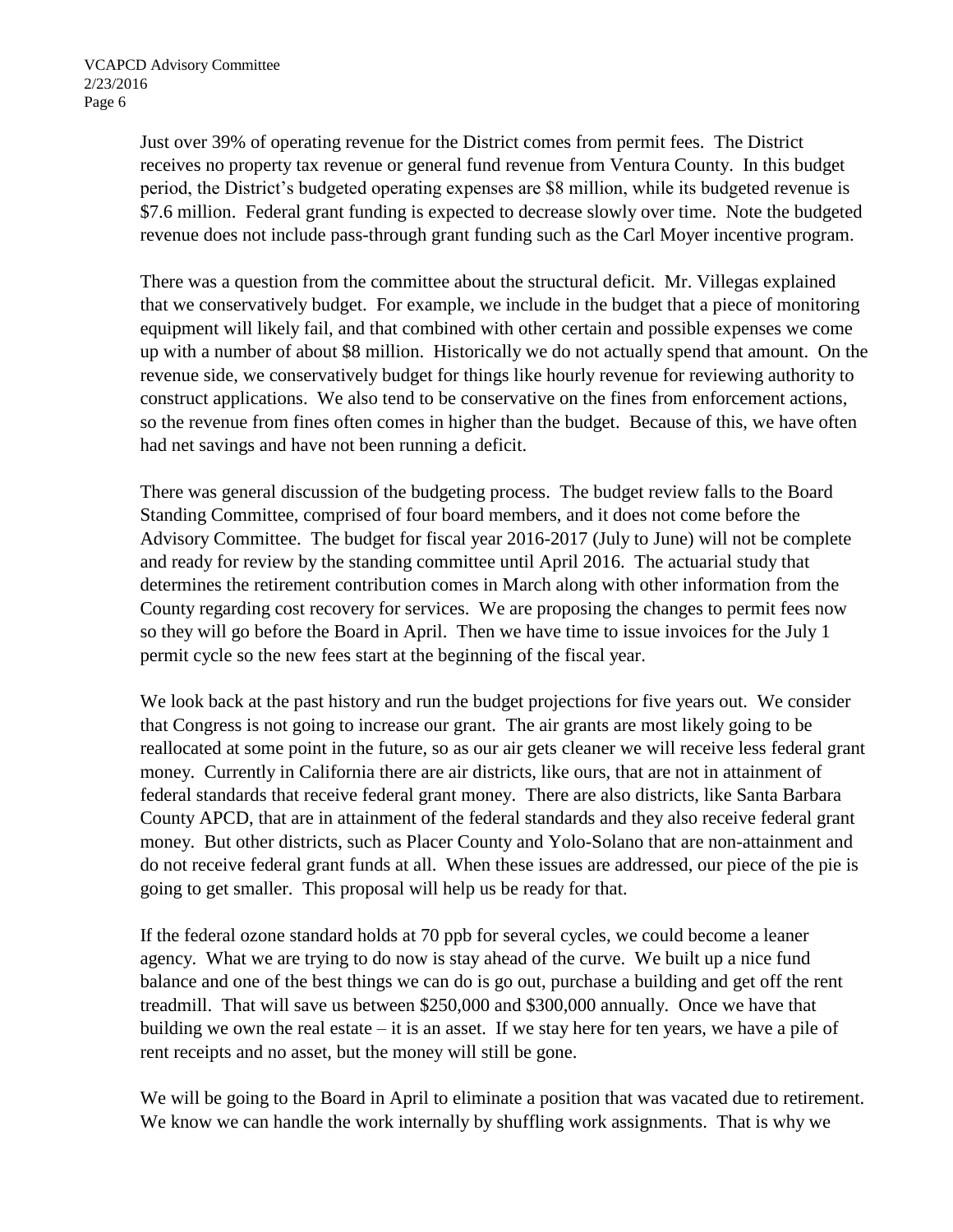have been successful in building a fund balance where we can go purchase a building for cash and get off the rent treadmill. But when we look at the actuarial projections for the retirement funds, the assumptions on the rate of return are lower. This means we must pay more each year for the retirement costs. Retirement costs are just over 10% of our budget now and it is increasing.

Ventura County did not sign on to lifetime medical and there are a limited number of people that qualify for COLA (cost of living adjustment) after retirement. Not having those two factors is a significant help in keeping retirement costs down, even with the average lifespan increase from 72 years to 78.

Committee Member Steven Wolfson noted he had been hearing for a number of years that the revenue from federal grants and DMV fees would be going down. Mr. Villegas responded that the federal grant has been going down slightly. The DMV fees are based on the number of vehicles registered in Ventura County so it has been creeping up. However, the DMV fee revenue can only be used for motor-vehicle related programs. So carpooling and public outreach program staff can be funded with DMV fees. More than half of our inventory of pollutants comes from mobile sources so we can fund a large portion of our planning and monitoring programs' expenses with DMV revenue.

The permit fees are the most flexible for the available uses. They have to be related to stationary sources under Proposition 26 but that is really our mission here – to develop the air quality management plan (planning staff), come up with control measures for stationary sources (planning/rules staff), write those rules (rules staff), turn the rules into permits (permit staff) and inspect the facilities to confirm compliance (compliance staff).

Committee Member Iftekar Ali asked why we are proposing a 2% increase, when the increased revenue will not cover the budget deficit. Mr. Villegas stated what we want to do is conservatively and cautiously keep the fees growing by a slight amount. In this county we have a lot of small business. We don't have large manufacturers. You won't see oil producing facilities come in and argue about a 2% increase. The previous APCO was told not to increase fees for years. Then suddenly large increases were needed. The Board has told staff to do small increases over time because the only control we have on revenue is the permit fees. We are relying on the President and Congress for the federal grant revenue and Sacramento on the DMV fees. Mr. Ali noted the low number could be the reason no public attended the workshop or this meeting to protest the fee increase.

Mr. Wolfson asked how much revenue was generated from last year's fee increase. Mr. Villegas responded that it was in the \$50,000 range.

Mr. Harris continued with the presentation showing the District programs funded with permit fees. Staffing is approximately three quarters of the budgeted expenses. Staff level has come down due to lower workloads from the completion of work mandated by the 1990 amendments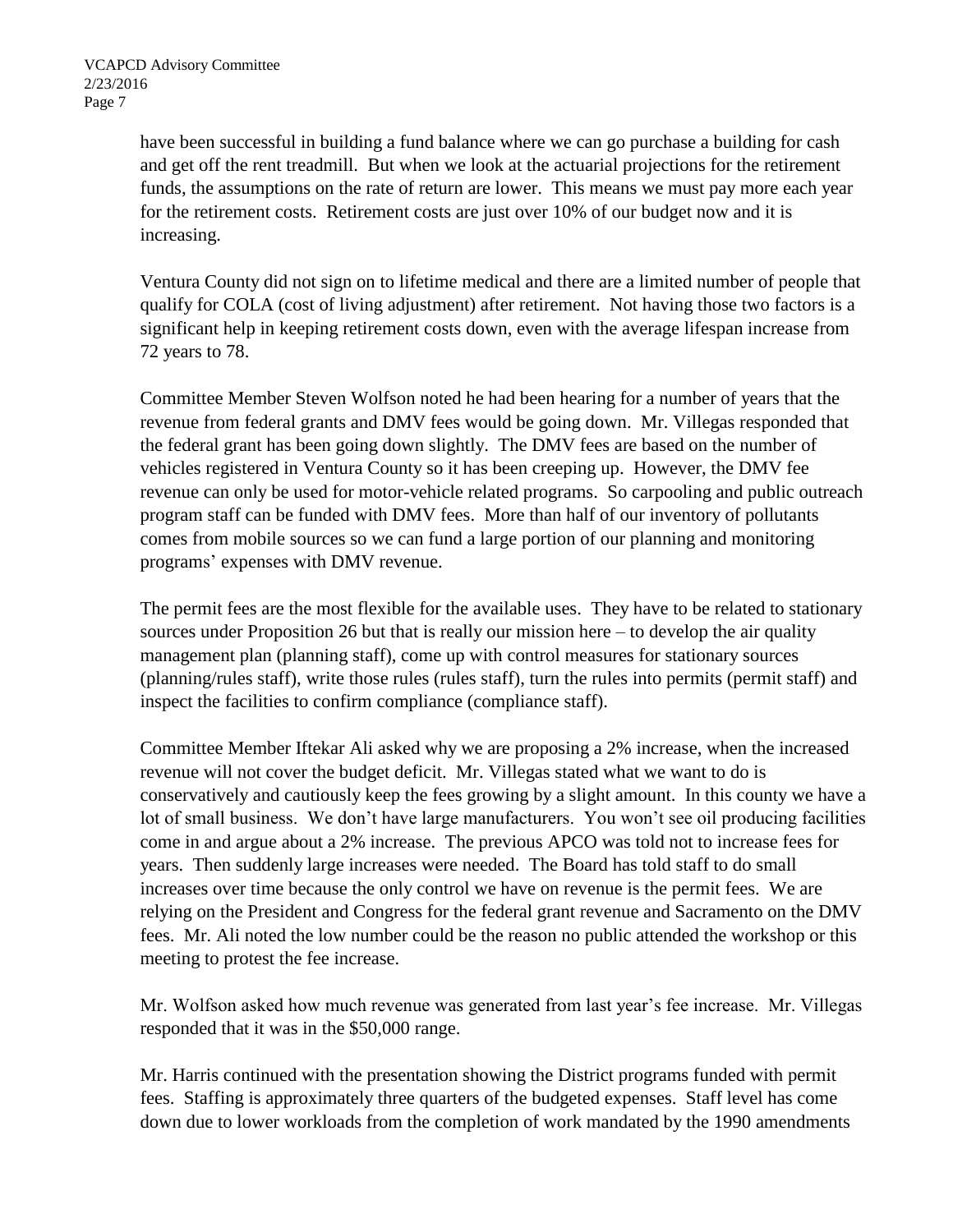to the state and federal Clean Air Acts. Other factors allowing staff reductions include automation, increases in efficiency, changes in air toxics laws, and changes in trip reduction mandates.

To estimate future expenses, staff assumed 50 positions will be maintained and salaries and benefits will increase 2% per year to account for inflation. The permit fees are the main source of funding for permitting, source testing, inspections, planning, emission inventory and rule development activities. Since permit fees are approximately 40% of the District's \$7.6 million total revenue, they account for about \$3 million in revenue. The proposed increase of 2% is intended to account for inflation.

Mr. Harris continued by describing the proposed rule change, which is a 2% increase in permit renewal fees effective July 1, 2016. The California Consumer Price Index (CPI) increased 1.1% from the last time the permit fees were adjusted in April 2015 through October 2015, the latest data available. The minimum annual renewal fee will increase by \$11 to \$576 per year and approximately two thirds of permitted sources pay the minimum fee. The fee increase will generate approximately \$47,000 in annual revenue, which will only cover a portion of the budgeted \$400,000 deficit.

Mr. Moore asked about monitoring, and why the monitoring program is not funded by permit fees. Mr. Villegas responded by explaining the separation of monitoring for compliance with permit conditions, which is handled by compliance inspectors, and ambient monitoring, which is handled by the District Monitoring Division. The District has five ambient monitoring stations: Simi Valley High School, Thousand Oaks High School, Rio Mesa High School, a fire station in Ojai and a site at a ranch in Piru. The ambient stations cannot tell where the pollution they are reading is coming from. They are there to determine if the air in those locations is healthful for the residents in those areas. So the money for ambient monitoring comes from the DMV fees – because more than half of the emissions in the county are from those types of sources – and the federal grant.

When Proposition 26 was passed, it said any time you increase your fees, there has to be a nexus to the fee payer. So the general public is definitely getting a benefit if you live in Simi Valley and you want to know what the air quality is in Simi Valley. We cannot say that the new or existing power plants, whose emissions are carried by the sea breeze, have a nexus with the monitor in Simi Valley. A nexus requires the fee payer to receive a benefit from the use of the fee. The permit is a benefit – they get to continue to operate. Our cost to ensure compliance with the permit is part of the permit. Permit fees can go to something you can tie back to the facility. But general monitoring of ambient air you cannot tie back to a specific facility so you cannot use the permit fees to fund the ambient monitoring program.

Some large emission sources have continuous emissions monitoring systems (CEMS) which the facilities use to demonstrate compliance with permit limits. For most other sources, we determine compliance based on throughput and emission factors. For an oil field, we look at the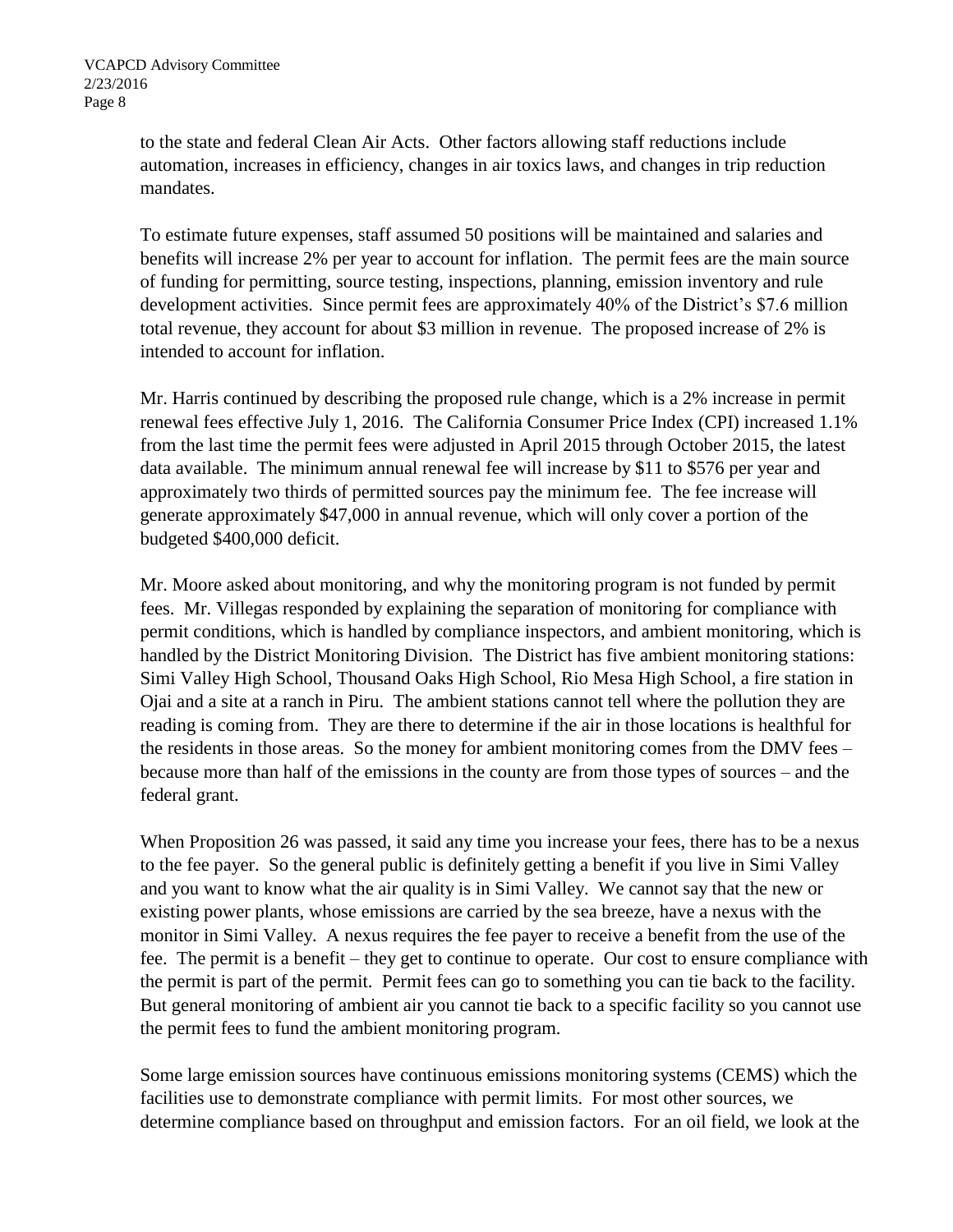amount of oil produced. Other types of businesses track different things – amount of paint applied at an auto body shop, amount of gasoline sold at a gas station, or solvent used in a degreaser. We can relate that throughput back to the facility emissions. Our compliance staff checks records to confirm the facilities are within limits.

Mr. Moore expressed concern about allocating costs of operations to the jobs required. Mr. Villegas responded that under statute we must show the nexus between the revenue from fees paid and the activities funded by that revenue. Mr. Moore said he would like to see that in the presentation. He would like to see what the costs are, the available revenue and why we need additional revenue. Then the committee could see if the additional amount generated by the proposed permit fee increase is enough to cover the costs.

Committee Member Ken Simons asked about the tonnage of pollutants permitted in the last several years, whether it has varied much, gone up or down. Mr. Villegas stated the permitted tonnage has gone down but in small increments. The control measures implemented in the late 1980's and the 1990's drove stationary source emissions down dramatically. Unfortunately, our Board decided in the 1970's the District should have fees based on emissions. Some other district boards set up fees based on equipment. When we set them on emissions and then drive emissions down with control measures we reduce our revenue. Mr. Simons agreed, saying it is similar to the reduced gasoline tax revenue due to higher mileage vehicles, even though they use the road more so repairs cost more money. He expressed concern that if we lose 2% of revenue due to reduced emissions, the 2% increase in fee rates might not be enough to cover inflation as well.

Mr. Villegas noted the state legislature passed a law about 15 years ago stating no district fees can increase more than 15% per year. This law had the effect of locking districts in to the fee system previously chosen, whether they are based on emissions or equipment. If the District makes a switch from one to the other, there will be winners and losers. The good news on revenue is we have done nearly all we can do to reduce emissions from stationary sources. So the revenue has leveled off. As technology improves, emissions come down a little but more facilities move in to the District so overall it has flattened out.

Every January we get a five-year projection which shows our fund balance, the impact of purchasing a building, shows upper and lower targets for the fund balance, and a 2-2.5% presumed fee increase. If the 2% increase keeps us level then we request that. If we need more, we adjust it upwards as needed.

A Committee Member asked about the current fund balance. Mr. Villegas responded we have \$13.6 million and the building purchase was estimated at \$8.5 million. There is a possibility that we can get an existing building at a lower cost. There was a brief discussion of the building requirements and availability.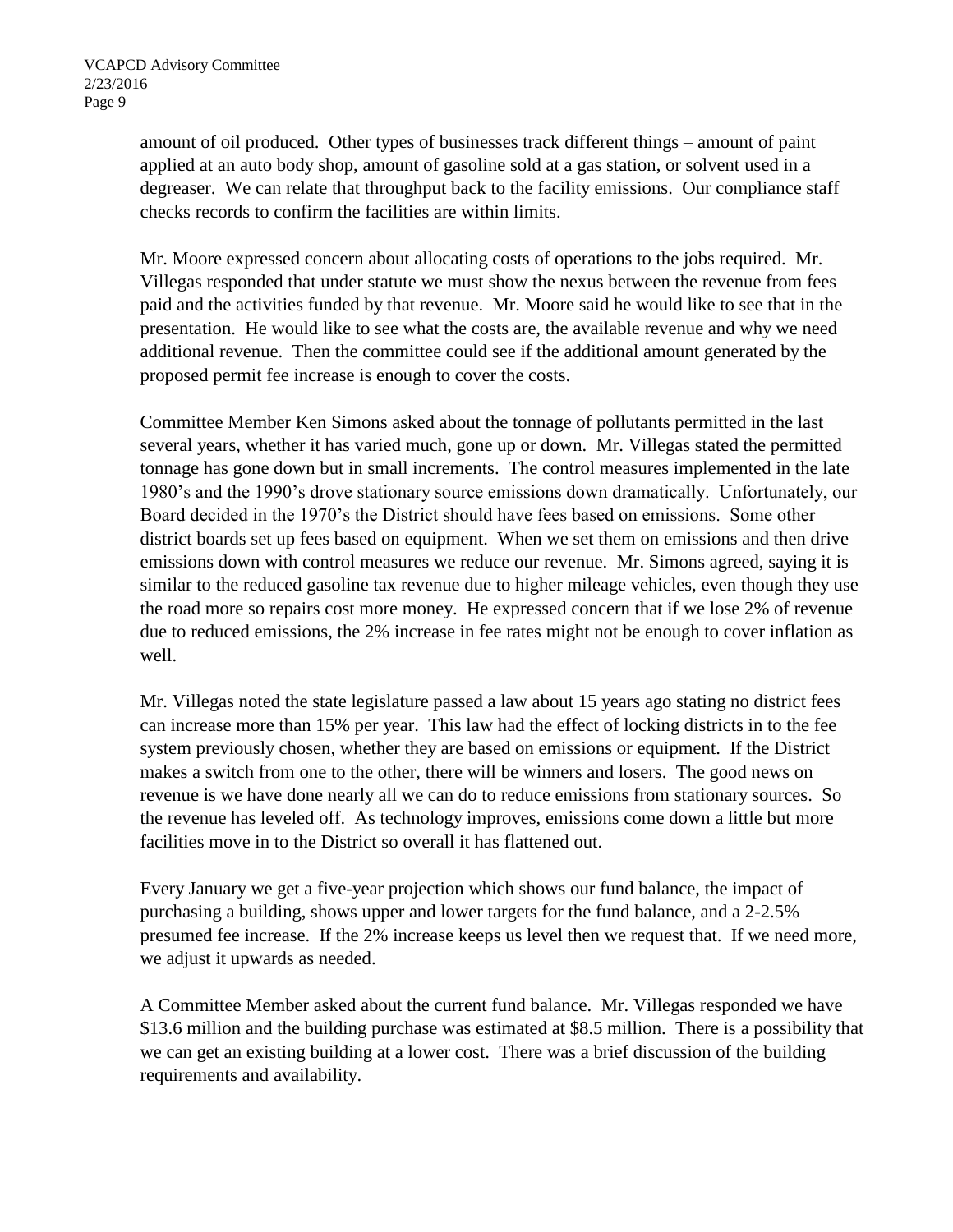Mr. Harris continued the presentation showing the tables of fees from the proposed rule amendments. He noted the fees are based on permitted emissions and not actual emissions. Fees are based on both tons per year and pounds per hour emission rates. This ensures the fees capture equipment like emergency engines that might be limited to 100 hours of operation per year but emit 50 pounds of NOx per hour. So their tons per year are low, but the 50 pounds per hour can have a significant impact for short term pollutant averaging times.

The minimum renewal fee rates are based on the highest single pollutant permitted annual emissions in tons per year. The fee calculated based on all pollutants emitted using the ton/year and pound/hour rates is compared to the applicable fee on this table. If the calculated fee is less than the minimum fee for that facility's highest single permitted annual emissions, the facility pays the minimum fee listed in this table. Just over two thirds of facilities in the District pay the minimum fee, which is currently \$565 per year and with the proposed increase will be \$576 per year.

Mr. Harris summarized the proposed revisions. The proposal would increase permit renewal fees by 2% effective July 1, 2016. The actual increase for most facilities will be \$11 per year. With that the presentation was concluded and opened up for questions.

Mr. Villegas stated the Board policy is to have between 6 months and 4 months of expenses held in reserve, although some Board Members believe it should be higher. Cities try to keep 15% of expenses in reserve, but for us it is 33%-50% since we are a smaller agency. Should something happen with the federal grant this would give us time to either downsize or do something to make up for the lost revenue. After the building purchase and targeting 6 months reserve, it looks like a series of 2% increases will do it. So that is what we moved forward with.

Consider what we accomplish as an agency. We manage to inspect each facility at a minimum of once per year. The Santa Barbara County District has the exact same staff. We have 840,000 population and they have just under 600,000. We go out to gasoline service stations and observe the source tests, because that is a significant source of both ROC and air toxics related to gasoline. The compliance rate in Ventura County was substantially better than the South Coast when the state audited the facilities.

Mr. Garcia made a motion to approve the proposed revisions to Rule 42 Permit Fees to increase renewal rates by 2%. Mr. McTernan seconded the motion. The Chair requested further discussion from the Committee.

Mr. Wolfson noted that after the purchase of the building the District will still have \$5 million in the surplus. It is minimal to make a 2% increase to the permit fees, but you have a 60% budget surplus. You have \$5 million verses budgeted revenue of \$7.6 million. That is a lot of surplus. Mr. Villegas agreed that it is a large surplus but noted that some Board Members think it should be higher.